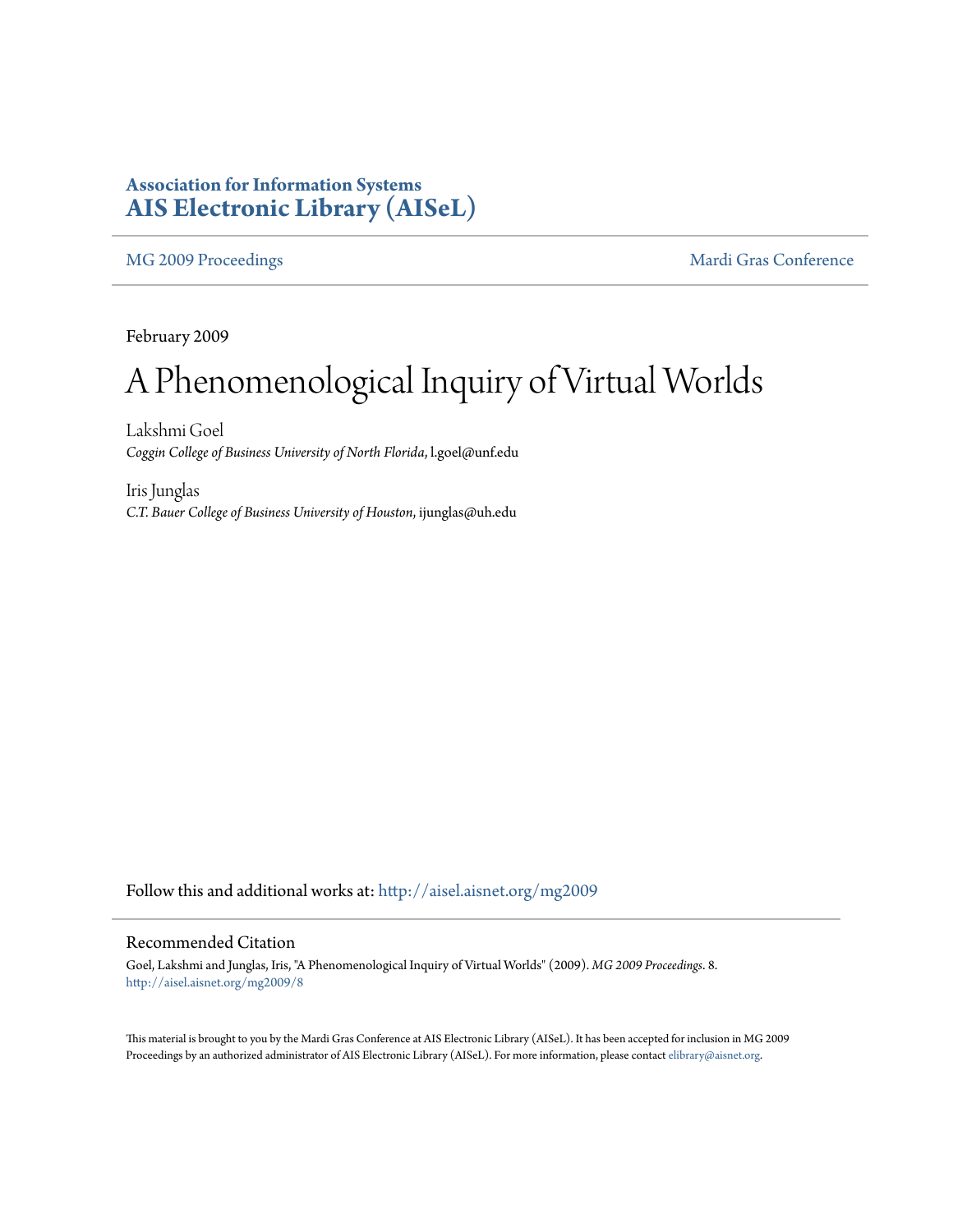# **A Phenomenological Inquiry of Virtual Worlds**

**Lakshmi Goel**  Coggin College of Business University of North Florida USA l.goel@unf.edu

**Iris Junglas**  C.T. Bauer College of Business University of Houston USA ijunglas@uh.edu

#### ABSTRACT

In synthetic worlds, such as Second Life, World of Warcraft, or SIMS, the dichotomy between reality and virtuality still remains one of the unsolved philosophical inquiries of our time. There remains skepticism regarding the value of virtual experiences versus those of real life. This research presents a starting point for an ethical discourse on the technology of virtual worlds and addresses two questions: What are unique affordances of virtual worlds? And, what are the ethical implications that emerge due to these unique affordances?

Four unique affordances of the technology of virtual worlds – self-expression, co-experience, co-creation, and crowd-sourcing, are identified. Questions from positivist, social-constructivist, and phenomenological perspectives of ethics are recognized and preliminary phenomenological insights of societal pressures contributing to the emergence of virtual worlds are ascertained. This research attempts to analyze virtual worlds from multiple ethical perspectives, starting with a broad phenomenological inquiry within which subsequent impact and discovery studies can be framed. Understanding the societal attitudes and moods that make technologies necessary and valuable help uncover the interests and constraints they embody as well as their potential impacts.

#### **Keywords:**

Virtual worlds, phenomenology, ethics, affordances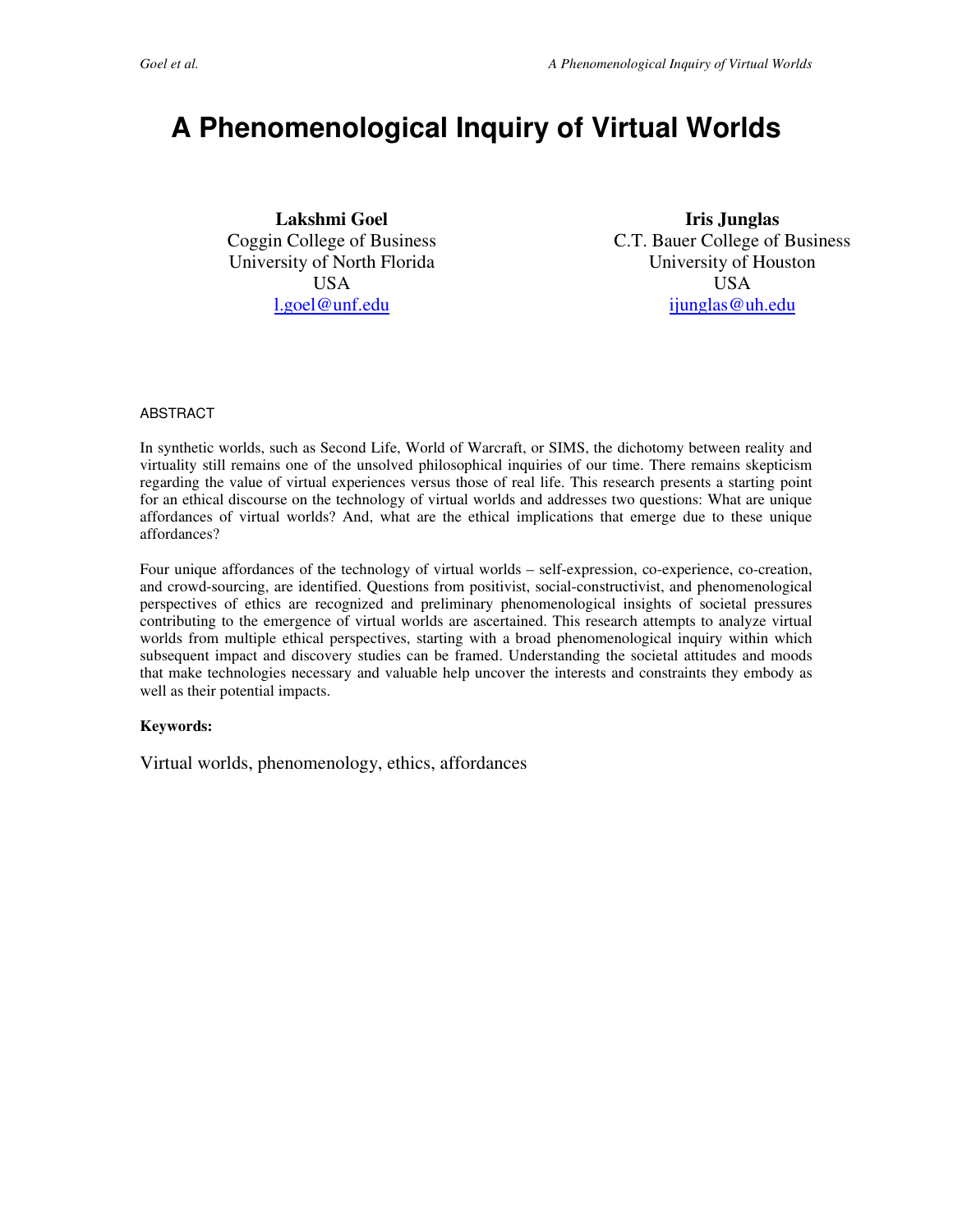#### **INTRODUCTION**

In synthetic worlds, such as Second Life, World of Warcraft or SIMS, the dichotomy between reality and virtuality still remains one of the unsolved philosophical inquiries of our time. Virtual worlds are computerbased simulated environments inhabited by "avatars," or 3D representations of users in the virtual environment. Some characteristics of virtual worlds include that they are web-based and hence enjoy the benefits of the Internet such as global reach and 24/7 availability, persistent which means that changes in the environment persist whether or not a user is logged in, allow user-generate content in the form of virtual artifacts, facilitate many-to-many synchronous interactions between users who are logged in at the same time, and allow for informal communication since meeting of users can be through happenstance rather than pre-arranged. Virtual worlds are based on three-dimensional graphics, which differentiates them from the two-dimensional interfaces that currently dominate the Internet.

Virtual worlds have been associated with virtual reality games for a long time. This is because the concept of virtual worlds evolved from Massively Multiuser Online Role Playing Games (MMPORGs), such as World of Warcraft or SIMS. However, the applications of virtual worlds have grown beyond gaming and 3D modeling to other forms of entertainment and information assimilation, such as virtual real estate, brand building, and marketing. Virtual worlds such as Second Life are not game driven, but instead provide open, three-dimensional platforms for user-generated content. Organizations are already sensing the potential of 3D environments in organizational learning and collaboration. IBM, for instance, has set up "islands" in Second Life for, among other purposes, providing a virtual meeting place for its employees to interact. Increasingly, universities use Second Life as a platform for teaching as well as providing information about their programs. Toyota and Reebok use Second Life to collect customer preference information. Such applications could, in time, lead to serious economic and business transformations (Hemp 2006).

Despite such growing popularity, there remains skepticism regarding the value of virtual experiences versus those made in real life. To what extent these synthetic worlds, or computer-based simulated environments, are relevant to real life may be addressable by taking a deeper look at some ethical assumptions that underlie virtual worlds. In this paper we will address the following two questions: What are unique affordances of virtual worlds? And, what are the ethical implications that emerge due to these unique affordances? This article proposes a research agenda that identifies the affordances of virtual worlds and scrutinizes them through multiple ethical perspectives. In particular, questions from positivist, socialconstructivist and phenomenological views on ethics are identified. We present preliminary insights from a phenomenological inquiry and conclude with implications of such a research agenda.

#### **THEORETICAL BACKGROUND**

#### **Virtual Worlds**

A virtual world is a computer-based simulated environment where users have 3D representations called avatars. Before we can engage in a meaningful discussion of virtual worlds, we need to discuss the ontological assumptions of comparing virtual worlds to real life. How are these "computer-based simulated environments" relevant to real life?

Sociologists Berger and Luckmann (1966) would argue that part of the ontological difference between the two is explainable through a human's perception of "make believe" contexts. They argue that the concepts of "reality" and "knowledge" are socially relative. To make sense of new contexts and reality, individuals translate unfamiliar experiences into everyday life. They use language and meanings from the reality they are familiar with and associate them with objects in the unfamiliar domain. Hence an individual who is familiar with the experience of a tree in real life calls pieces of code, software, and hardware used in the virtual representation of a "tree," a tree. Dragons and warriors in simulated virtual games are interpreted due to the association of their representations with the words "dragon" and "warrior" and their meanings. Viewing a simulated reality as an unfamiliar context allows us to make the transition between cognitive and social processes that occur in the virtual world to those in the real world. Given this ontological understanding, we cannot dismiss experiences in synthetic environments as meaningless. What individuals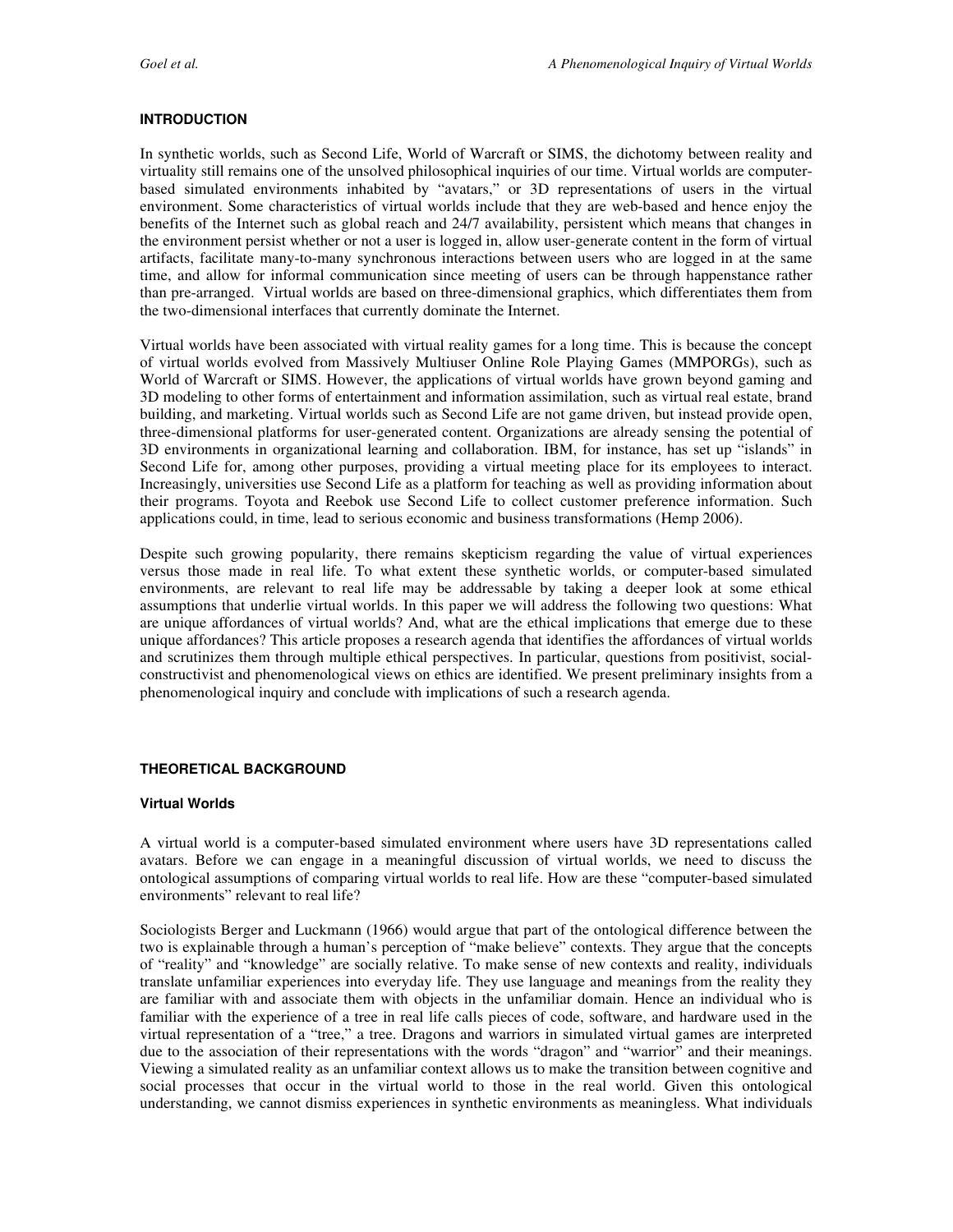perceive in virtual worlds hence has a very real and meaningful bearing on their real selves. For this very reason, it is important to consider an individual's unique experiences afforded by the technology.

#### **Affordances of Virtual Worlds**

Affordance is the perceived or actual properties of an object or environment that allow an individual to perform certain actions (Gibson 1977). Zammuto et al. (2007) drawing on Gibson (1977; 1979) advocate the analytic lens of affordances in studying technology and define an affordance perspective as one that "recognizes how the materiality of an object favors, shapes, or invites, and at the same time constrains, a set of specific uses." From the definition, the affordance perspective is not restricted to the fixed characteristics of a technology, but incorporates the appropriation of those characteristics by users. In the case of virtual worlds, it is not the materiality of one object, but rather that of the simulated environment enabled by virtual worlds, that is appropriated by its users. Virtual worlds, due to their characteristics, have the following affordances:

#### Self-Expression

In understanding the relationship between an individual's 3D virtual avatar and his real self, the socialpsychological phenomenon of self-expression becomes important. The "use of on-line persona can serve a useful purpose for expressing and understanding our 'core' selves unfettered by shyness, social anxiety and physical states" (Joinsen and Deitz-Uhler 2002, p. 291). Social psychologists argue that in real life people feel the need to present a self that is approvable to the society and the social groups they belong to (Olson and Johnson 2001). However, in virtual interactions they do not need to worry about barriers, such as age, status, gender or the stereotypical notions they face in real life (Miller and Arnold 2001). In a series of experiments through computer-mediated interactions, researchers have found that the *true* self of respondents was heightened (Joinsen and Deitz-Uhler 2002). Others have found that participating in online communication gives people the opportunity of "disclosing a long secret part of one's self" (McKenna and Bargh 1998, p. 179). In the same vein, it has been argued that on the Internet "people loosen up, feel less restrained, and express themselves more openly" (Suler 2004, p. 321). This stream of research does not discount the possibility of deceit where individuals pretend to be different from their real life selves. However, social psychologists argue that this deceit reflects what individuals desire to be and would like to be perceived as. Some view presented self in a cyber world as an extension of an individual's real life self.

This can be seen in the following quote from an individual with a virtual persona:

"I also play female characters, despite being male…I don't give my real gender to people very often…I'm exploring aspects of human interactions that are denied to me in real life because I am male" (Reid, 1995 p. 180).

Virtual Worlds present an interesting environment for self-expression because they not only facilitate anonymity; they also provide individuals with more tools for self-expression. Anonymity has been studied extensively in the group decision support literature and has been found to foster creativity (e.g., Jessup et al., 1990). 3D user representation in the form of avatars and the ability of users to influence persistent content enables self-expression in virtual worlds. Individuals can customize their avatars along multiple dimensions, including appearance, clothing, accessories, and possessions. Individuals can also interact with richer representations of products as compared to other internet-based media used for the same purposes (Sawhney et al., 2005) and even customize their avatars and virtual world environments according to their aesthetic preferences. Moreover, for some individuals it is more advantageous to express themselves through non-verbal cues. This group could include individuals with or without specific disabilities, or individuals that are introverted or hold a minority opinion. Therefore, it is possible to learn with individuals who would have not been otherwise included in traditional settings.

#### Co-Experience

Global reach, synchronicity, 3D user representation, and immersion allow individuals to co-experience by sharing the same virtual space with other avatars. Technical aspects of the virtual environment, such degrees of freedom of movement and the types of information formats supported, influence the degree of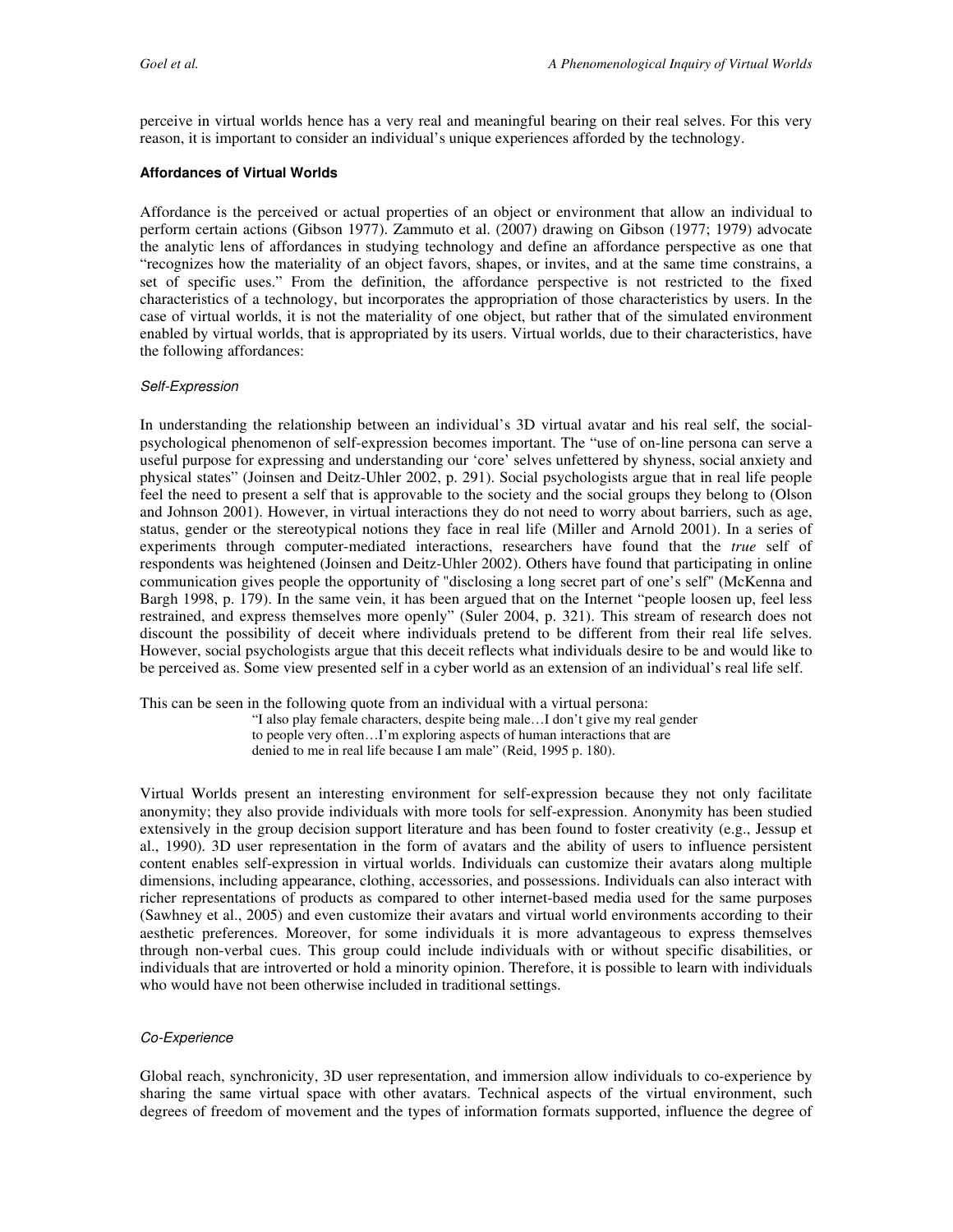immersion experienced by an individual in that environment. Prior research has found a positive relationship between the level of immersion offered by the environment and the degree of social presence experienced (Sadowski and Stanney, 2002). Also, virtual environments present an egocentric frame of reference as opposed to an exocentric one. Egocentric frames provide the view of an object, space, or phenomenon from within rather than from outside (viz. exocentric). The difference between an exocentric and egocentric frame of reference is analogous to viewing a dollhouse from the outside as a human versus viewing it from the eyes of a doll living in it (Salzman, 1999). Egocentric frames of reference have also been hypothesized to enhance participants' social presence (Dede 2005). An enhanced level of social presence makes the experience interactive, dynamic, and hence closer to real life than other virtual platforms. Social presence refers to the salience of the interactions of an individual with others in the medium and the degree to which these interactions feel like real-life. Social presence goes beyond perception of the location of others in the medium—it also includes perception of their behaviors and an insight into their actions. Hence through co-experience, an individual is more engaged with others that share the same virtual space.

#### Co-Creation

Besides being able to co-experience with other individuals, users of virtual worlds have the ability to create and modify persistent content and to work on 3D virtual artifacts simultaneously. This allows individuals to collaborate with one another and to co-create experiences. Literature in perspective sharing identifies the central role of boundary objects in effective situated learning contexts (Star and Griesemer, 1989). Boundary objects are artifacts that enable communication between members within and between different communities of practice (Carlile, 2002). While literature in IS underscores the role played by IT personnel in communities of practice as boundary spanners and gatekeepers (e.g., Levina and Vaast 2002, 2005, 2006; Pawlovski and Robey, 2005; Boland and Tenkasi, 1995), the role of boundary objects conceptualized as IT artifacts that help share meanings has received less attention. Virtual worlds allow avatars to work on these boundary objects, or virtual artifacts, at the same time, providing a powerful and rich representation of the object of interest. For example, when designing a structure together in a virtual world, avatars can see changes and make modifications to the same virtual artifact, thus learning through interacting with each other. The common artifact serves as a boundary object that helps share a common meaning for all individuals who work together using the boundary object. To this extent, we believe that virtual worlds are unique among other web-based communication media.

#### Crowd-Sourcing

Crowd-sourcing is a term employed for leveraging the collective potential of an undefined group of people, usually connected to the Internet, for pooling resources, such as information, images, or videos (Howe, 2006). For example, Wikipedia relies on crowd-sourcing for its articles; YouTube has user-generated content in the form of videos. Most news-blogs, such as Slashdot and MetaFilter, are also crowd-sourced and, in some cases, are more popular than corporate news websites (Silva et al., 2006). Virtual worlds can be seen as crowd-sourcing platforms in which organizations have the possibility to reach out to the collective pool of avatars for sourcing of ideas and virtual artifacts.

#### **Ethical Considerations**

The questions from an ethics perspective on any technology can be framed through a positivist, socialconstructivist, or a phenomenological view (Introna, 2005). From a positivist perspective, the view of technology is that of an artifact or a tool, and the ethical questions center around the impact of the technology on rights or moral convictions of individuals. Here, classical ethical theories such as utilitarianism, consequentialism, and deontological ethics provide a useful lens (for e.g. Powers, 2003; Greco and Floridi, 2004).

From a social-constructivist perspective, technology and society co-construct each other such that there is an ongoing interaction between the technology (its design and use) and social practices. From this perspective, the ethical questions focus on uncovering the assumptions, values, interests, and constraints built into the technology for deliberation (for e.g. Bijker et al., 1987; Bijker, 1995; Law 1991; Latour, 1991).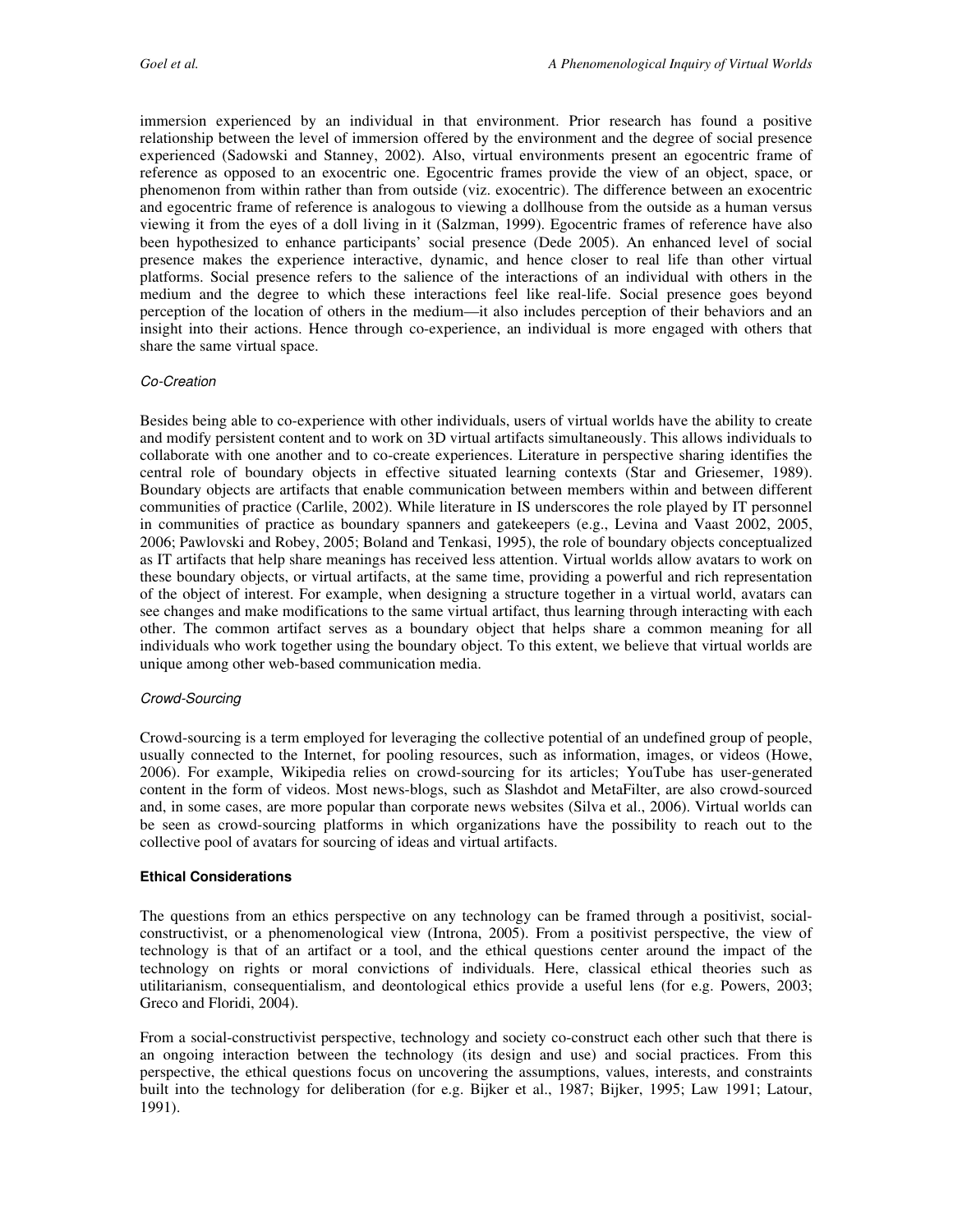The phenomenological approach views the co-evolution of technology and society such that a technology emerges not as a single artifact, but as a technological attitude or disposition that make the technology meaningful and necessary (e.g. Heidegger 1977; Dreyfus, 1992). Ethical questions from a phenomenological perspective focus on 'digging' for the assumptions and attitudes that problemetize the ongoing interactions between the society and the technology. Particularly, the phenomenological inquiry appears to be helpful for IS researchers in providing a sense of the attitudes and moods that make the technologies and their characteristic affordances necessary or obvious for society. For example, a phenomenological lens may unearth societal reasons for why 3D virtualization of one's self is attractive in the first place (Introna, 2005).

#### **RESEARCH AGENDA**

This article proposes a research agenda that studies the affordances of virtual worlds through each ethical perspective. Case studies in existing virtual worlds that address each ethical question will be conducted to delve into the ethical implications of virtual worlds. As a starting point, the table below summarizes the questions to be addressed in this research.

|                           | <b>Self-Expression</b>                                                                                                           | Co-experience                                                                                                       | <b>Co-creation</b>                                                                                              | <b>Crowd-sourcing</b>                                                                                                                 |
|---------------------------|----------------------------------------------------------------------------------------------------------------------------------|---------------------------------------------------------------------------------------------------------------------|-----------------------------------------------------------------------------------------------------------------|---------------------------------------------------------------------------------------------------------------------------------------|
| <b>Positivist</b>         | What are the impacts<br>of customization of<br>avatars and virtual<br>artifacts?                                                 | What are the impacts<br>of simultaneously<br>sharing the same<br>virtual space?                                     | What are the<br>impacts of being<br>able to work on the<br>same virtual<br>artifacts?                           | What are the<br>impacts of being<br>able to reach a<br>global audience for<br>user generated<br>content?                              |
| Social-<br>constructivist | What are the<br>assumptions and<br>constraints embedded<br>in customizability of<br>avatars?                                     | What are the<br>assumptions and<br>constraints embedded<br>in simultaneous<br>sharing of virtual<br>space?          | What are the<br>assumptions and<br>constraints of<br>working on virtual<br>artifacts<br>synchronously?          | What are the<br>assumptions and<br>constraints of<br>reaching a global<br>audience for user<br>generated content?                     |
| Phenomenological          | What are the societal.<br>economic, or political<br>reasons behind<br>virtual self-<br>expression through<br>customized avatars? | What are the societal.<br>economic, or political<br>reasons behind<br>simultaneously<br>sharing a virtual<br>space? | What are the<br>societal, economic,<br>or political reasons<br>behind working on<br>artifacts<br>synchronously? | What are the<br>societal, economic,<br>or political reasons<br>behind reaching a<br>global audience for<br>user generated<br>content? |

**Table 1: Ethical questions pertaining to affordances of virtual worlds** 

#### **Preliminary Insights: A Phenomenological View**

While there is immense value in studying ethics from a positivist and social-constructivist lens, a phenomenological inquiry is particularly useful in providing a sense of the attitudes and moods that make the technologies necessary or obvious for society in the first place. Hence the impact analysis and disclosive studies can be framed or situated in a broader phenomenological discourse. Here, we present some preliminary insights from a phenomenological lens that would instigate ethical reflection on virtual worlds. We believe that the following driving forces frame the "mood", or create a fertile environment for the success of virtual worlds: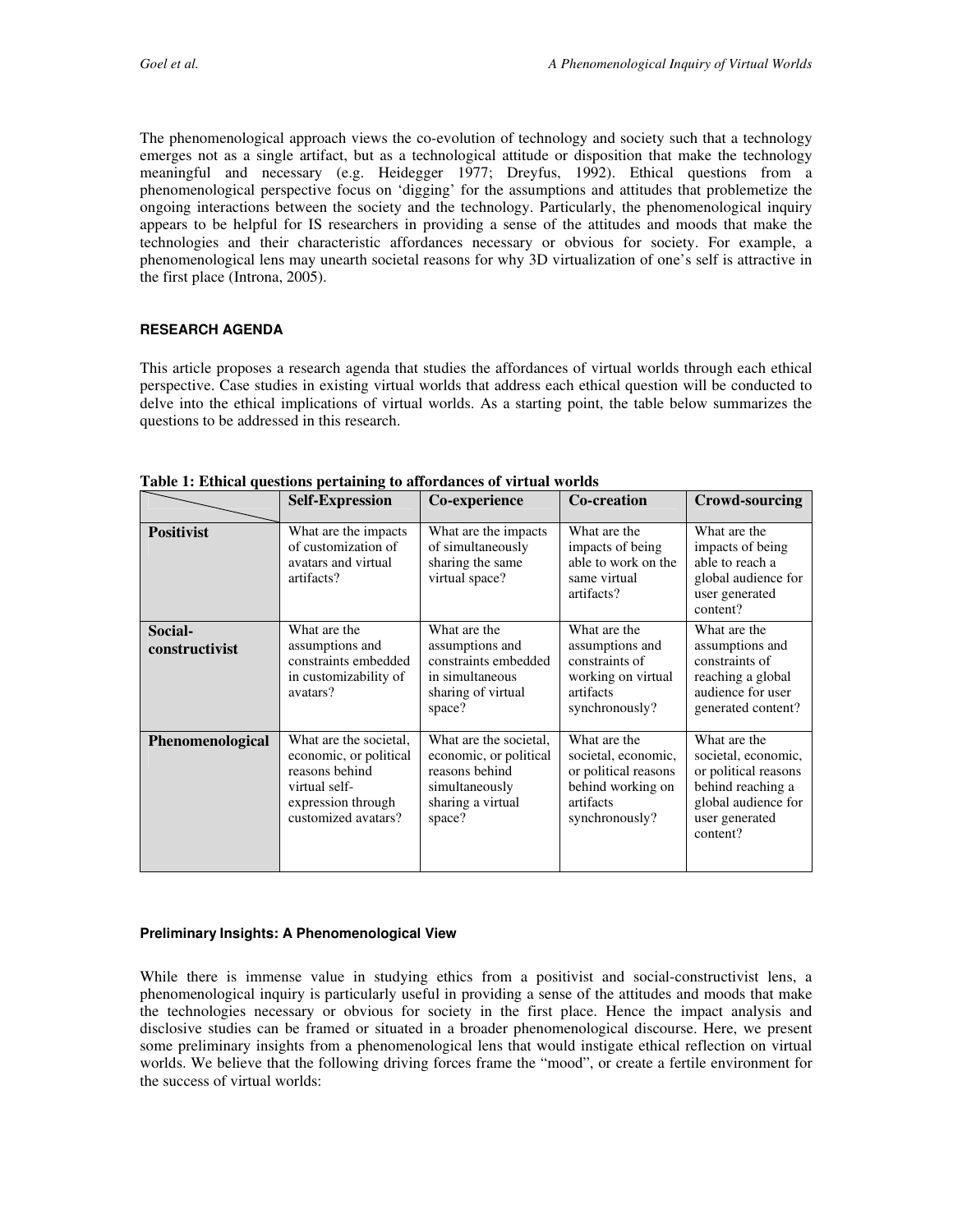#### Technological advances

Relentless technological advances seem to play a role in fueling the increased interest in virtual worlds. Information technologies continue to increase in power and decrease in cost (Kanellos, 2003; Twist, 2005). The past five years have similarly seen an exponential growth in the processing capacity of mobile devices, such as laptops and handhelds (Soh and Tan, 2008). Correspondingly, forms of information representation are changing from basic text to richer, more intuitive forms that involve sound, motion, and touch. Besides hardware and software improvements, connectivity to web applications has also increased (Krill, 2008). The trend toward ubiquitous access can be seen in the increasing number of hotspots available at public places (Economist, 2008). The Internet is even more pervasive than it was predicted to be, and this pervasiveness is only growing (Lyytinen and Rose, 2003). The growth of virtual worlds would not have been possible without the recent technological advances in hardware, including graphics cards and processors, software, and the pervasiveness of the web. These developments allow for the unique characteristics of virtual worlds: 3D user representations, persistence of user-generated content, support of multiple formats of content, such as text, audio, video, and 3D artifacts, and synchronous interactions.

#### Demographic forces

The "millennials," the generation born after 1980, have grown up with digital media during their formative years; they are accustomed to visual and auditory channels, including high-definition television, podcasts, e-books, instant messaging, and social applications, such as MySpace and FaceBook. And, they are often observed using them almost simultaneously. This generation will be, and many already are, comfortable using virtual platforms for social networking, education, business transactions, and telework (Dede, 2005). Moreover, the age at which individuals are exposed to these technologies keeps decreasing. Disney's Toontown, Barbie Girls, and Club Penguin are examples of the many virtual worlds that are available for pre-teens. By the time they are in high school, most youngsters in the U.S. are very comfortable with navigating the web using rich interfaces to communicate and conduct transactions. The three technological complementarities that shape how people learn are: an individual's familiarity with the "world-to-thedesktop" notion providing access to people and information around the world via the Internet; an individual's familiarity with multi-user virtual environments (MUVEs) due to his/her exposure to gaming and social interaction through these interfaces; and an individual's familiarity with ubiquitous computing such that he/she increasingly uses mobile devices (e.g., PDAs and iPods) that allow infusion of virtual resources into his/her day-to-day real life (Dede, 2005). As the millennial generation gets assimilated into the future workforce, successful uses of technology for learning and communication will reflect their needs (Junglas et al., 2007).

#### Business landscape

As geographic and temporal barriers become less salient, most organizations are moving to a global business landscape. A company most likely has some global footprint—if not in the form of physical presence, then through its international suppliers, consumers, offshore vendors, or business partners. 24/7 global reach and communication technologies help organizations conduct business anytime, anywhere. There is an increased demand for distance education and virtual courses in educational institutions as well. In such a landscape, it is common to have distributed teams and purely virtual interactions. There is a constant pressure for increasing the richness of this virtual interaction and maximizing the cues and bandwidth of the communication. Virtual worlds allow for that, with the immersiveness and social presence afforded by them.

#### **CONCLUSION**

Understanding the societal attitudes and moods that make technologies necessary and valuable help uncover the interests and constraints they embody as well as their potential impacts. This research attempts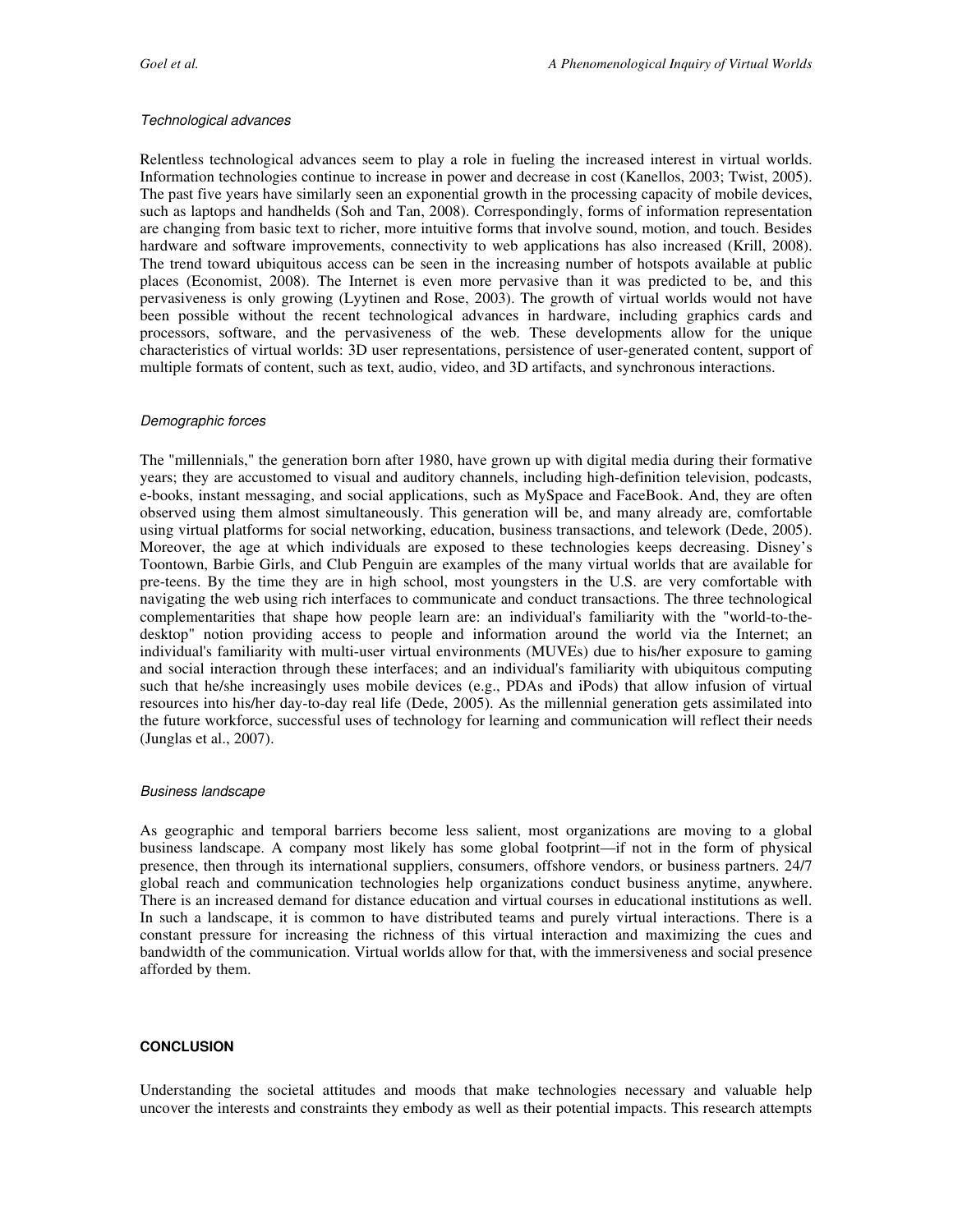to analyze virtual worlds from multiple ethical perspectives, starting with a broad phenomenological inquiry within which subsequent impact and discovery studies can be framed. Four unique affordances of the technology of virtual worlds, self-expression, co-experience, co-creation, and crowd-sourcing, are identified. Questions from positivist, social-constructivist, and phenomenological perspectives of ethics are established. Preliminary phenomenological insights of societal pressures contributing to the emergence of virtual worlds are ascertained. Subsequently, this research is aimed at instigating an ethical reflection on virtual worlds.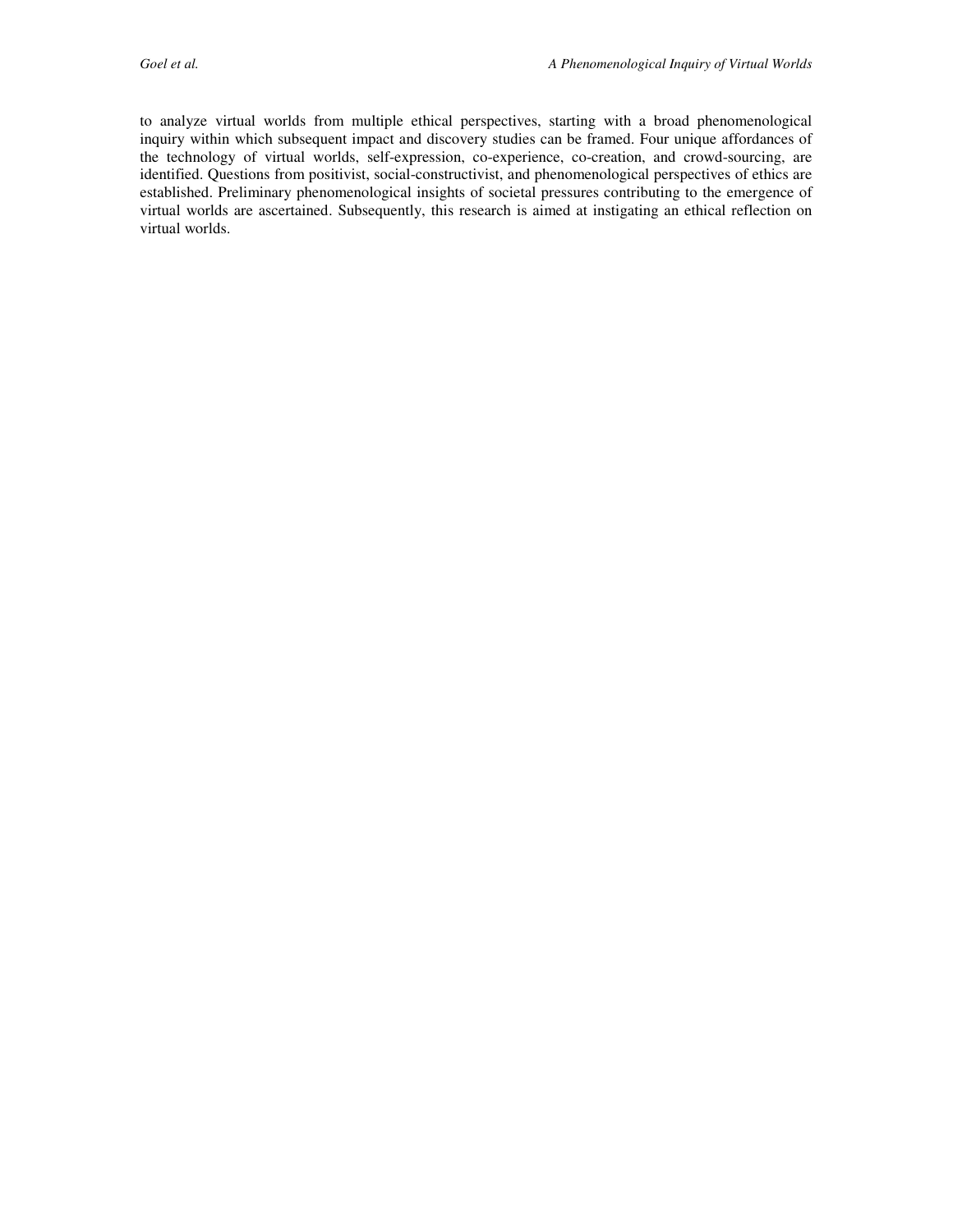#### **REFERENCES**

- 1. Berger, P.L., and Luckmann, T. (1966) The Social Construction of Reality, Anchor Books, Garden City, NY.
- 2. Bijker, W. E. (1995) Of Bicycles, Bakelites and Bulbs. Toward a Theory of Sociotechnical Change, MIT Press, Cambridge, MA.
- 3. Bijker, W., T. Pinch, and T. Hughes. (1987) The Social Construction of Technological Systems: New Directions in the Sociology and History of Technology, MIT Press, Cambridge, MA.
- 4. Boland, J.R.J., and Tenkasi, R.V. (1995) Perspective Making and Perspective Taking in Communities of Knowing, *Organization Science*, 6, 4, 350-371.
- 5. Carlile, P.R. (2002) A Pragmatic View of Knowledge and Boundaries: Boundary Objects in New Product Development, *Organization Science*, 13, 4, 442-455.
- 6. Dede, C. (2005) Planning for "Neomilenial Learning styles: Implications for Investments in Technology and Faculty, *EDUCAUSE Quarterly Magazine*, 28, 1, 7-12.
- 7. Dreyfus, H.L. (1999), Anonymity versus commitment: The dangers of education on the internet, *Ethics and Information*, 15-20.
- 8. The Economist: Nomads at last, April 10th 2008, available online at http://www.economist.com/surveys/displaystory.cfm?story\_id=10950394
- 9. Gibson, J. J. (1977), The Theory of Affordances. In Perceiving, Acting, and Knowing, Eds. Robert Shaw and John Bransford.
- 10. Goel, L. and Mousavidin, E. (2007) vCRM: Virtual Customer Relationship Management, *The DATABASE for Advances in Information Systems*, 38, 4, 56-59.
- 11. Greco, G. M. and Floridi, L. (2004) The tragedy of the digital commons, *Ethics and Information Technology*, 6, 73-81.
- 12. Heidegger, M. (1977) The Question Concerning Technology and Other Essays, Harper Torchbooks, New York.
- 13. Hemp, P. (2006) Avatar-Based Marketing, *Harvard Business Review*, 84, 6.
- 14. Howe, J. (2006) The Rise of Crowdsourcing, *Wired Magazine*.
- 15. Introna, L. (2005) Phenomenological Approaches to Ethics and Information Technology*, Stanford Encyclopedia of Philosophy*, February, available online at http://plato.stanford.edu/entries/ethics-it-phenomenology/.
- 16. Jessup, L. M., Connolly, T. and Galegher, J. (2009) The Effects of Anonymity on GDSS Group Process with an Idea-Generating Task, *MIS Quarterly,* 14, 3, 313-321.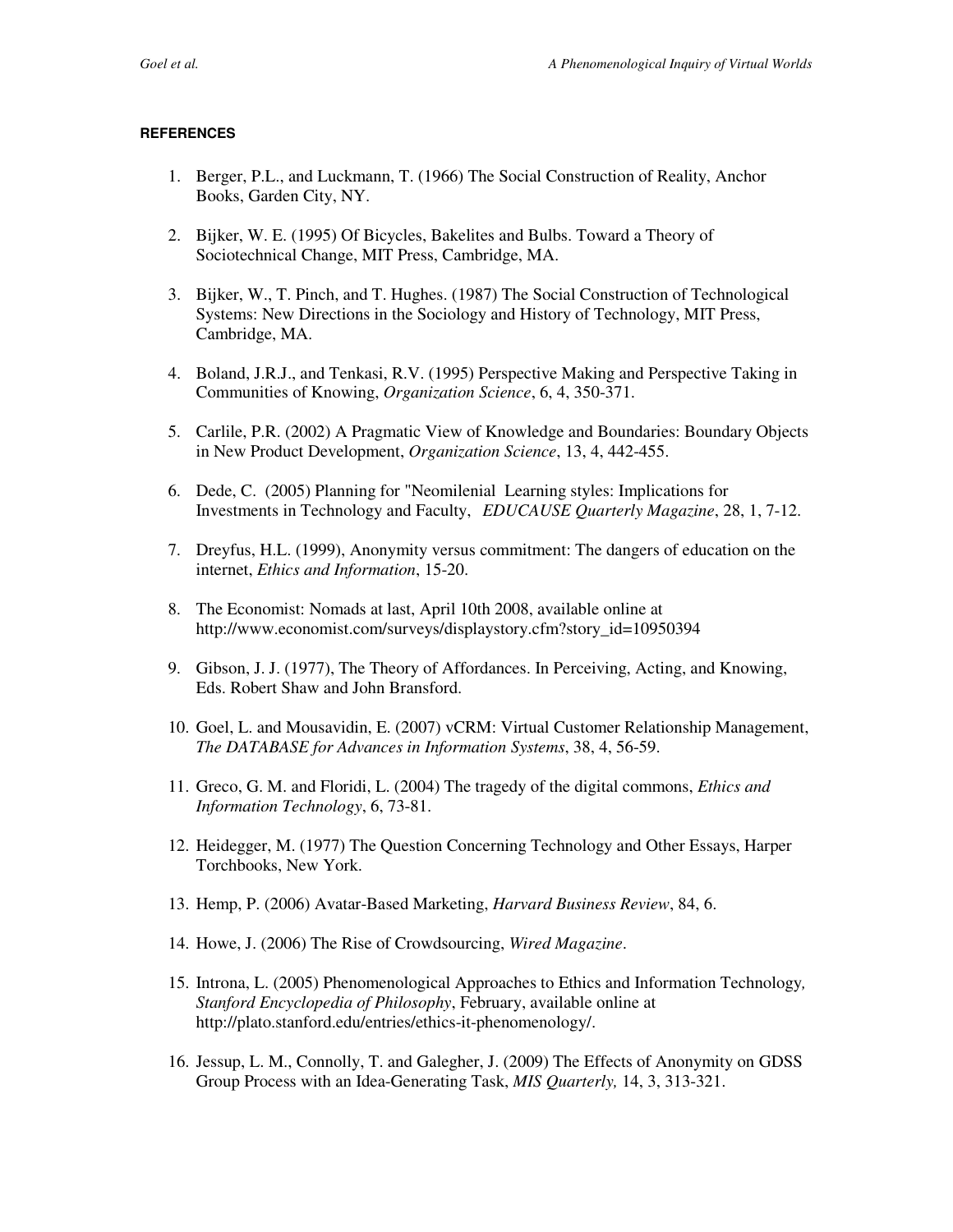- 17. Joinson A. N. & B. Dietz-Uhler (2002) Explanations for the Perpetration of and Reactions to Deception, *Review*, 20, 3, 275-289.
- 18. Junglas, I.A., Johnson, N.A., Steel, D.J., Abraham, D.C., and Mac Louglin, P. (2007) Identity Formation, Learning Styles and Trust in Virtual Worlds, *The DATABASE for Advances in Information Systems*, 38, 4, 90-95.
- 19. Kanellos, M. (2003) Moore's Law to roll on for another decade, *CNet News*, available online at http://www.news.com/2100-1001-984051.html
- 20. Krill, P. (2008) Web 2.0: Offline Access to Web Apps Is Trend, in: *PC World*, available online at http://www.pcworld.com/businesscenter/article/145034/web\_20\_offline\_access\_to\_web apps\_is\_trend.html
- 21. Latour, B. (1991) Technology is society made durable, in J. Law (ed) *A Sociology of Monsters: Essays on Power, Technology and Domination*. Routledge, London, 103-131.
- 22. Law, J. (1991) The Sociology of Monsters: Essays on Power, Technology and Domination, Routledge, London.
- 23. Levina, N., and Vaast, E. (2005) The Emergence of Boundary Spanning Competence in Practice: Implications for Implementation and Use of Information Systems, *MIS Quarterly*, 29, 2, 335-363.
- 24. Levina, N., and Vaast, E. (2006) Turning a Community into a Market: A Practice Perspective on Information Technology Use in Boundary Spanning, *Journal of*  Management Information Systems, 22, 4, 13-37.
- 25. Lyytinen, K. and Gregory, M. R. (2003) Disruptive information system innovation: the case of Internet computing, *Information Systems Journal*, 13, 4, 301–330.
- 26. McKenna, K. Y. A., and Bargh, J. A. (1998) Coming out in the age of the Internet: Identity 'demarginalization' through virtual group participation, *Journal of Personality and Social Psychology*, 75, 681-694.
- 27. Miller H. and Arnold, J. (2001) Breaking Away from Grounded Identity? Women Academics on the Web, *CyberPsychology & Behavior*, 4, 1, 95-108.
- 28. Olson K. R. and Johnson, D. C. (2001) Individual Difference in Self-Presentation Style, *The Journal of Social Psychology*, 131, 4, 494-509.
- 29. Pawlowski, S.D., and Robey, D. (2004) Bridging User Organizations: Knowledge Brokering and the Work of Information Technology Professionals, *MIS Quarterly*, 28, 4, 645-672.
- 30. Sadowski, W., and Stanney, K.M. (2002) Presence in virtual environments, In K. M. Stanney (Eds.). *Handbook of virtual environments : Design, implementation and applications*, IEA, Mahwah, 791-806.